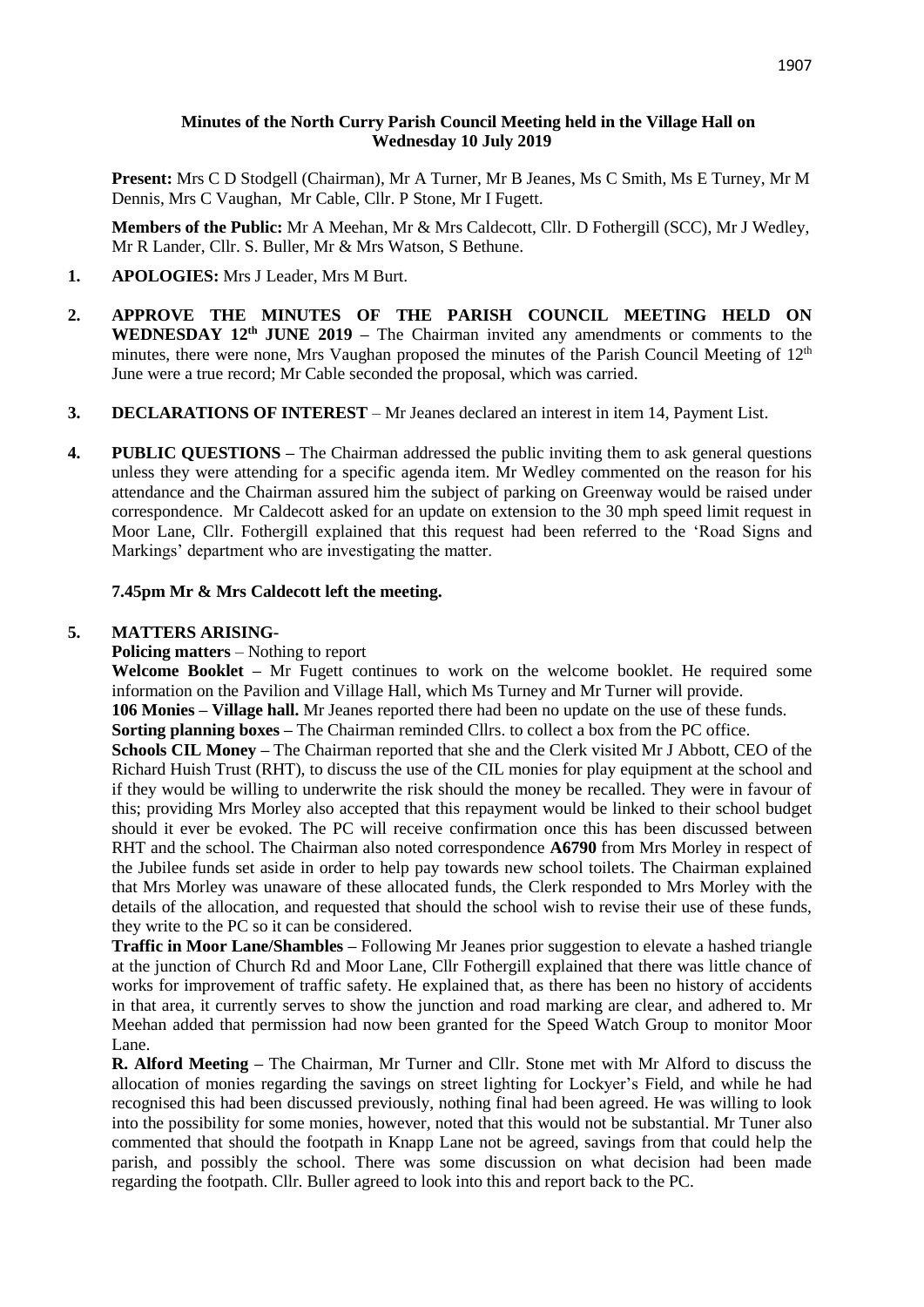**A358 chosen route – Corr. A7791.** The Chairman gave thanks to Mr Lander for his continued hard work on this. The final draft of the letter Mr Lander had produced was sent to all Cllrs. and the Chairman asked for any questions regarding the suggested response. Mr Lander explained the premise of the letter, and after some discussion, the Chairman proposed we send the letter; this was seconded by Mrs Vaughan, which was carried.

**Stable heating system -** Mr Jeans and Mr Dennis have continued investigating replacing the existing boiler with a more environmentally friendly option and have a meeting arranged to discuss the system further, including obtaining details on funding, grants and cost savings associated. This will be an agenda item for August.

The Chairman raised a letter that had been sent by Mr Meehan requesting a small section in the village newsletter to report on the speed watch statistics, the Chairman proposed she contact Mrs Drakeford to ask if space can be allocated for this without the PC having their column size reduced, seconded by Ms Turney, which was carried.

**Corr. B6800 –** The Chairman reported on a letter from Planning regarding an enforcement order on the unofficial caravan site in Wrantage; the residents of the site have been asked to submit a planning application.

## **ANY OTHER MATTERS ARISING –** none

**County Council Report** – Cllr. Fothergill reported that following the end of year financial report, SCC were in a substantially improved financial position; however, advises there may be changes in next year's finances due to uncertainty of future grants. He also reported he ongoing funding for the Dementia Support Group. There is continued success on the Talking Cafes, 14 now run across Somerset and these have helped over 2,737 people in the last 18 months. The BBC Concert Orchestra visited Somerset and played to over 1000 Somerset pupils in an effort to open up the work of classical music to children. Cllr. Fothergill also reported on completed road schemes, a historic signpost award for Exmoor, introductory courses on mental health in August for anyone wishing to attend and the ongoing work towards those in the County with special educational needs.

- **6. TO CONSIDER AND APPROVE COST FOR A PARISH COUNCIL LAPTOP Corr. A6792.** The Chairman referred to the letter received from SWT Council regarding use of CIL monies to purchase technology required for the PC. The Clerk had obtained some prices. After discussion, it was suggested the Clerk contact the PC Doctor to ask advice on what would best work with our existing system.
- **7. TO DISCUSS A PARISH SPEED POLICY –** The Chairman reported on the meeting between Mr Meehan, Cllr. Stone, and Mr Akerman to discuss speed in the parish and Cllr. Stone and Mr Meehan requested the support of the PC on the 20s plenty campaign. Cllr. Fothergill commented on his willingness to support the parish on the campaign, however, explained that in order to change the speed limit, the entire SCC policy on speed would need to be amended which would in turn affect the 500 parishes in the County. Mr Dennis suggested the creation of a culture and ethos in the parish to encourage people to reduce their speed may be a more achievable goal. There was much discussion around the subject, and the campaign. The Chairman proposed a working group be set up to move this forward. Cllr. Stone, Mr Meehan, Ms Turney and Mr Watson were willing to form this group and report to the PC regarding the speed policy and 20 mph limit campaign. Cllr. Fothergill offered to arrange radar points to be set up in September to obtain accurate data on speed to help support the group.
- **8. TO DISCUSS AND APPROVE COST FOR A BENCH SEAT AT BOROUGH POST BY THE BUS STOP – Corr. A6793** from Mrs Browne requesting a seat for the bus top at Borough Post. Cllr. Fothergill, had spoken to highways who had no objections to the seat, after discussion on potential costs, Cllr. Fothergill suggested we include a shelter as this may end up being an additional request in the future, Ms Turney offered to research shelters and seats and will report back to the PC at the next meeting.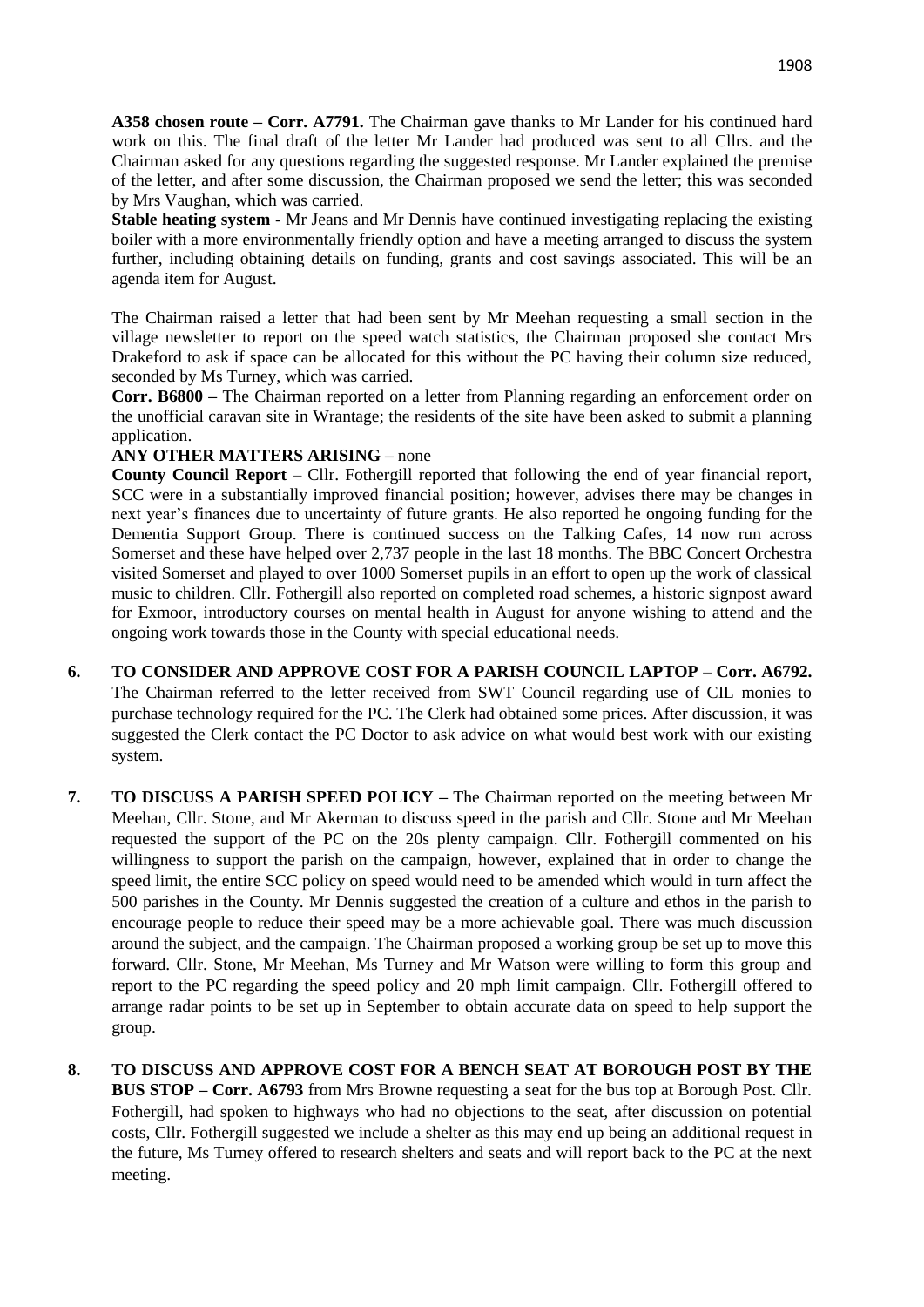- **9. TO DISCUSS AND APPROVE COST FOR SOCIETY OF LOCAL COUNCIL CLERKS (SLCC) MEMBERSHIP – Corr. A6794 –** The Chairman explained that this membership was taken out for the previous Clerk who found it very useful and proposed we renew it at the cost of £128. This was seconded by Mr Cable, which was carried.
- **10. TO DISCUSS IDEAS FOR VE DAY CELEBRATIONS – Corr. A6795** the Chairman explained that this had been raised previously in correspondence and ideas were to be brought to the meeting. Suggestions previously had been to liaise with the British Legion and Church. The Chairman offered to contact Mr Tate to see if and how the Legion might want to be involved in celebrations, it was also suggested that an entry go into the newsletter asking parishioners for ideas.
- **11. TO DISCUSS AND CONSIDER A DONATION AMOUNT TO PAROCHIAL CHURCH COUNCIL CHILDREN'S ACTIVITY DAY – Corr. A6796.** The Chairman reminded the Cllrs. of the £350 donation made last year towards the Parochial Church Council Children's activity day, and that we have received a request to donate again this year. After discussion, it was decided that the Parish Council should spread the annual donations across different groups each year and Mr Jeanes proposed we do not make the payment for the PCC Children's Activity Days this year, seconded by Mr Dennis, which was carried. Mr Turner was for the payment of these funds and Cllr. Stone abstained.
- **12. TO DISCUSS FINGER POST REQUIREMENTS AND APPROVE COST OF REPLACEMENT FINGERS WITH WRITING – Corr. A6797** the Chairman explained that we were still in the process of getting the fingers with writing. Cllr. Stone suggested, as this was such a specialist service, the PC obtain, and pay for the quote from Mr Prior for the three remaining fingers, seconded by the Chairman which was carried.

## **13. CORRESPONDENCE**

**A6790 – A6797** already covered in matters arising and previous agenda items.

**A6798 – NALC – Legal update.** Secret ballots are no longer allowed unless these are permissible in the Parish's Standing orders. The Chairman explained that our Standing Orders currently state a secret ballot can be held when electing a Chairman and Vice Chairman but not for anything else, after brief discussion Mr Jeanes proposed we amend our Standing Orders to permit the use of secret ballots, seconded by the Chairman, which was carried.

**A6799 Devon & Somerset Fire & Rescue Service Changes –** the Chairman explained that this was a consultation document on changes. Cllr. Fothergill commented on the removal of vital services including the fire station responsible for any fires on Exmoor and encouraged the PC to give their view. The Chairman will complete the survey on behalf of the PC and Mr Jeanes will attend the 'Have your Say' session in Taunton on 30<sup>th</sup> July.

Late correspondence included an email from Mr J Wedley regarding the double yellow lines on Greenway, and how this has resulted in fewer parking spaces for the residents of Cricket Cottages. The Chairman explained that the proposed plans were displayed in the post office and had been proposed in response to a survey of parishioners requesting the changes for the safety of the school children. The Chairman also reiterated what the Clerk had stated in correspondence prior to the meeting, that emergency vehicles, people with disabled permits as well as delivery, unloading and loading is permitted on the double yellow line, also the village hall car park is available for parishioner's, and anywhere else in the village where it is legal to do so. There was much discussion, Cllr. Fothergill offered to meet with Mr Wedley to discuss possible ways to increase parking for residents of Cricket Cottages.

An email from Cllr. Stone regarding management of riverbank cutting in Curry Moor was also discussed. The Chairman proposed we support Cllr. Stones proposal to limit the cutting was agreed,